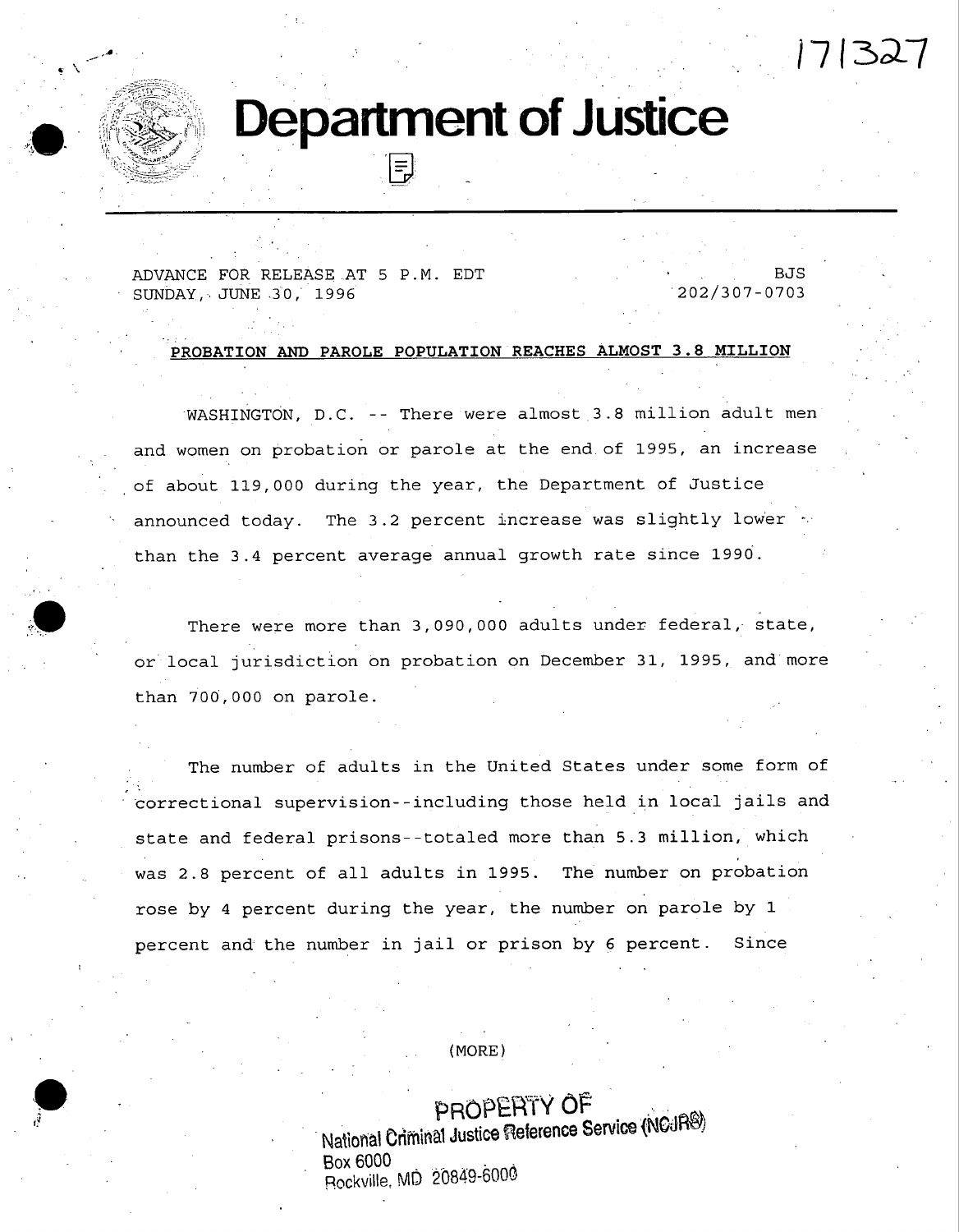1980 the total number under correctional supervision has almost tripled, growing at an average annual rate of 7.4 percent.

**- 2** 

Probationers include adult offenders whom courts place in community supervision instead of incarceration. Parolees include those adults conditionally released to community supervision after serving a prison term. They are subject to being returned to jail or prison for rule violations or other offenses.

Half of all offenders on probation in 1995 were on probation for a felony. A quarter were on probation for a misdemeanor. One in every six probationers had been convicted of driving while intoxicated or under the influence of alcohol. Nearly all of the offenders on parole (94 percent) had served a felony sentence.

Three-quarters of probationers and parolees were required to maintain regular contact with a supervisory agency. The other offenders were not required to have regular contact (9 percent) or had failed to report and could not be located (9 percent).

Texas had the largest number of residents on probation and parole, with more than 518,000 under Community supervision,

**(MORE)**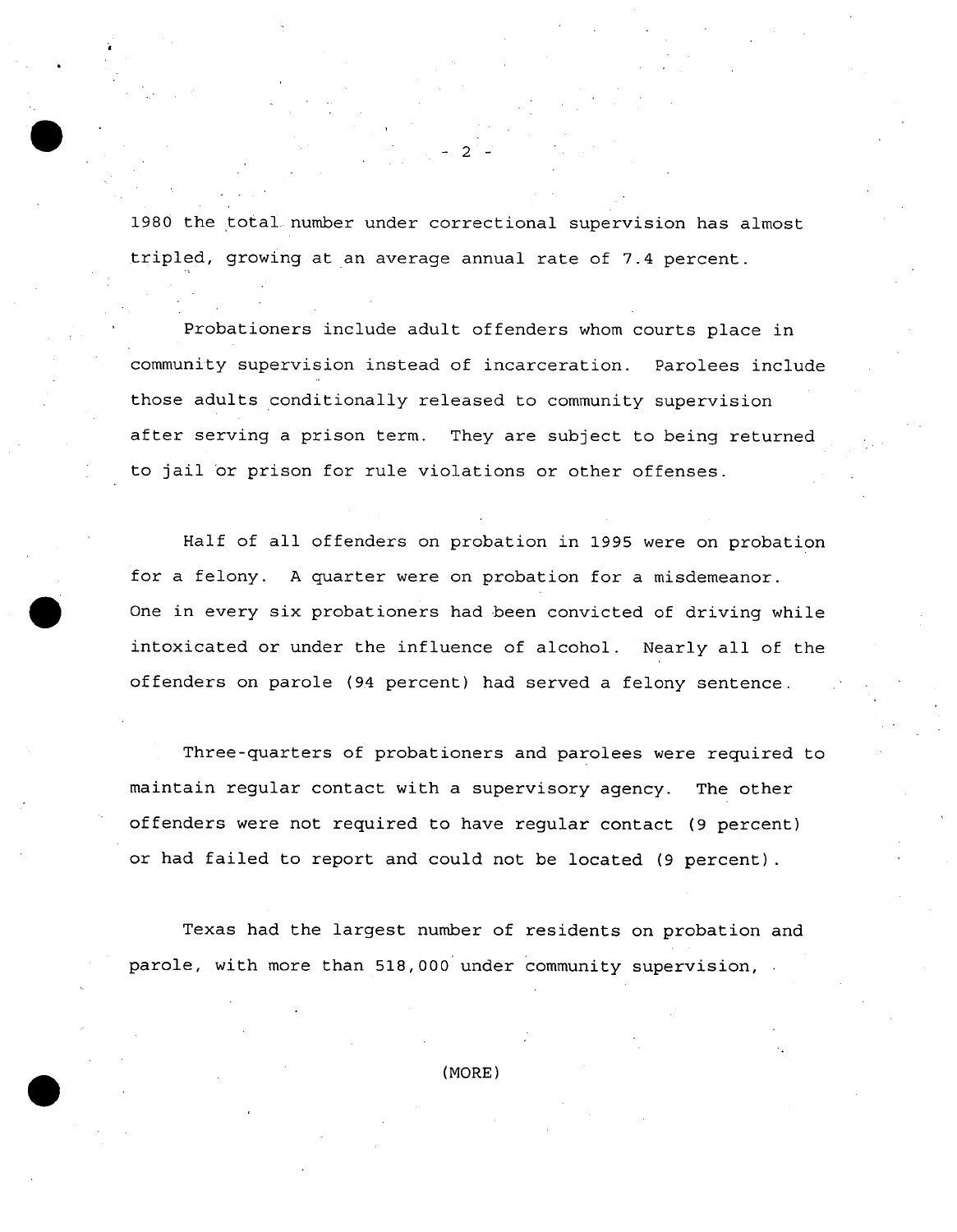followed by California with nearly 379,000. At the end of 1995, almost 3.9 percent of all adults in Texas (3,892 offenders per i00,000 resident adults) were on probation or parole.

**- 3 -** 

**O** 

 $\bullet$ 

Thirteen states reported that fewer than 1 percent of their adult populations were on probation or paroie. North Dakota and West Virginia had the lowest probation and parole supervision. rate (511 offenders per i00,000 adults), followed by Kentucky (546) and Mississippi (574).

During 1995 five states reported increases of at least I0 percent in their probation populations and i0 reported similar increases in their parole populations. Arkansas, with a 14.2 percent rise in its probation population, and Colorado, with a 22.8 percent rise in the its parole population, led the nation.~.

Seven states and the, District of Columbia reported a decrease in the number of adults on probation, led by Alaska (down 11.6 percent), the District of Columbia (down 9.2 percent) and Maryland (down 7.7 percent).

Women made up about 21 percent of the nation's probationers and 10 percent of the parolees.

(MORE)~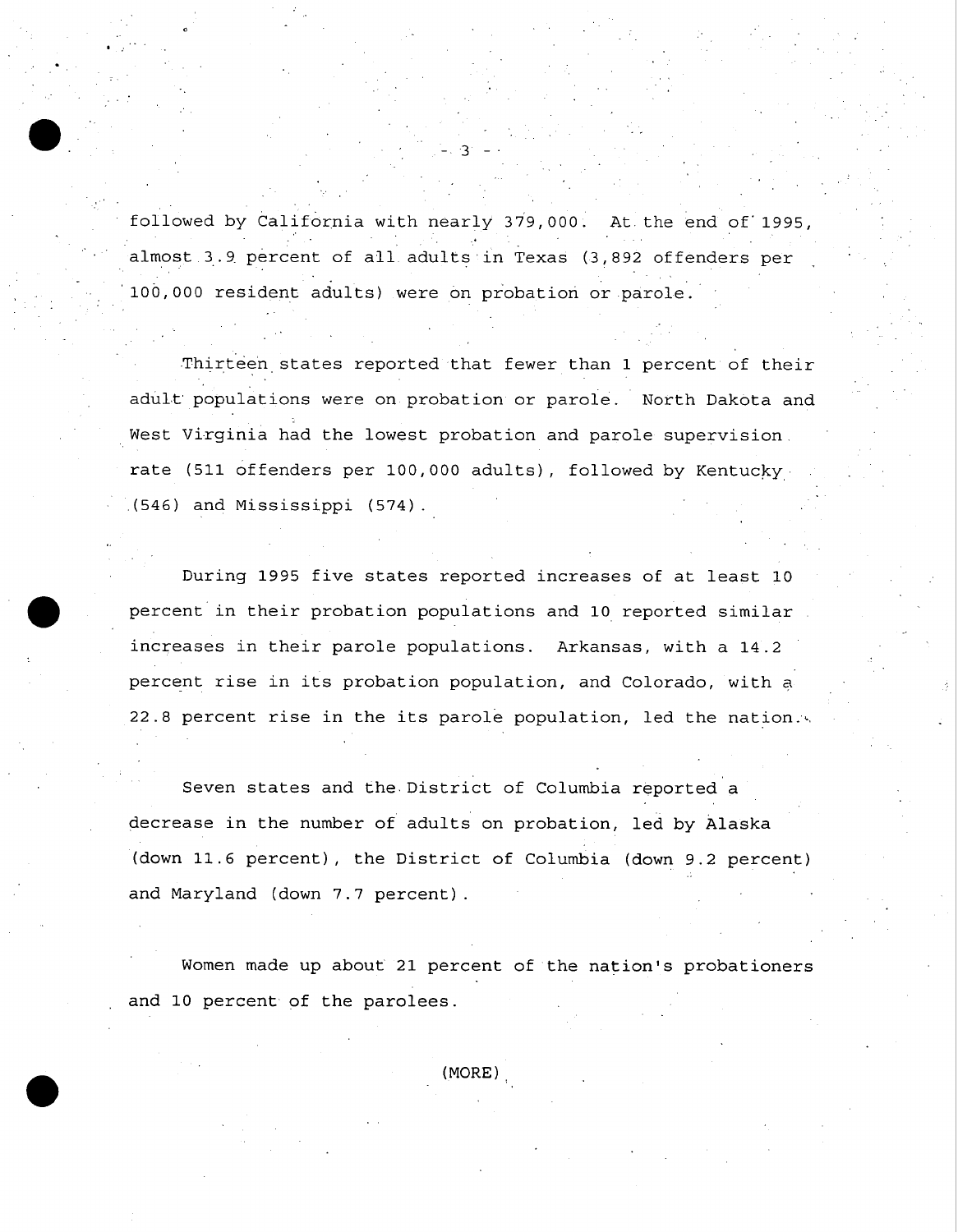Approximately 64 percent of the adults'on probation were white, and 34 percent were black. Fifty percent of parolees were white, 49 percent black. Hispanics, who may be of any race, represented 14 percent of probationers and 21 percent of parolees.

- **4 -** 

The data were collected and analyzed by Allen J. Beck, Jodi M. Brown and Darrell K. Gilliard, Bureau of Justice Statistics (BJS) statisticians. Additional criminal justice statistical information may be obtained from the BJS Clearinghouse, Box 179, Annapolis Junction, Maryland 20701-0i79. The telephone number is 1-800/732-3277. Fax orders to 410/792-4358.

BJS's home page address on the Internet is:

*http://www.ojp.usdoj.gov/bjs/* 

## ###

## BJS96143

After hours contact: Allen Beck on 888/582-5828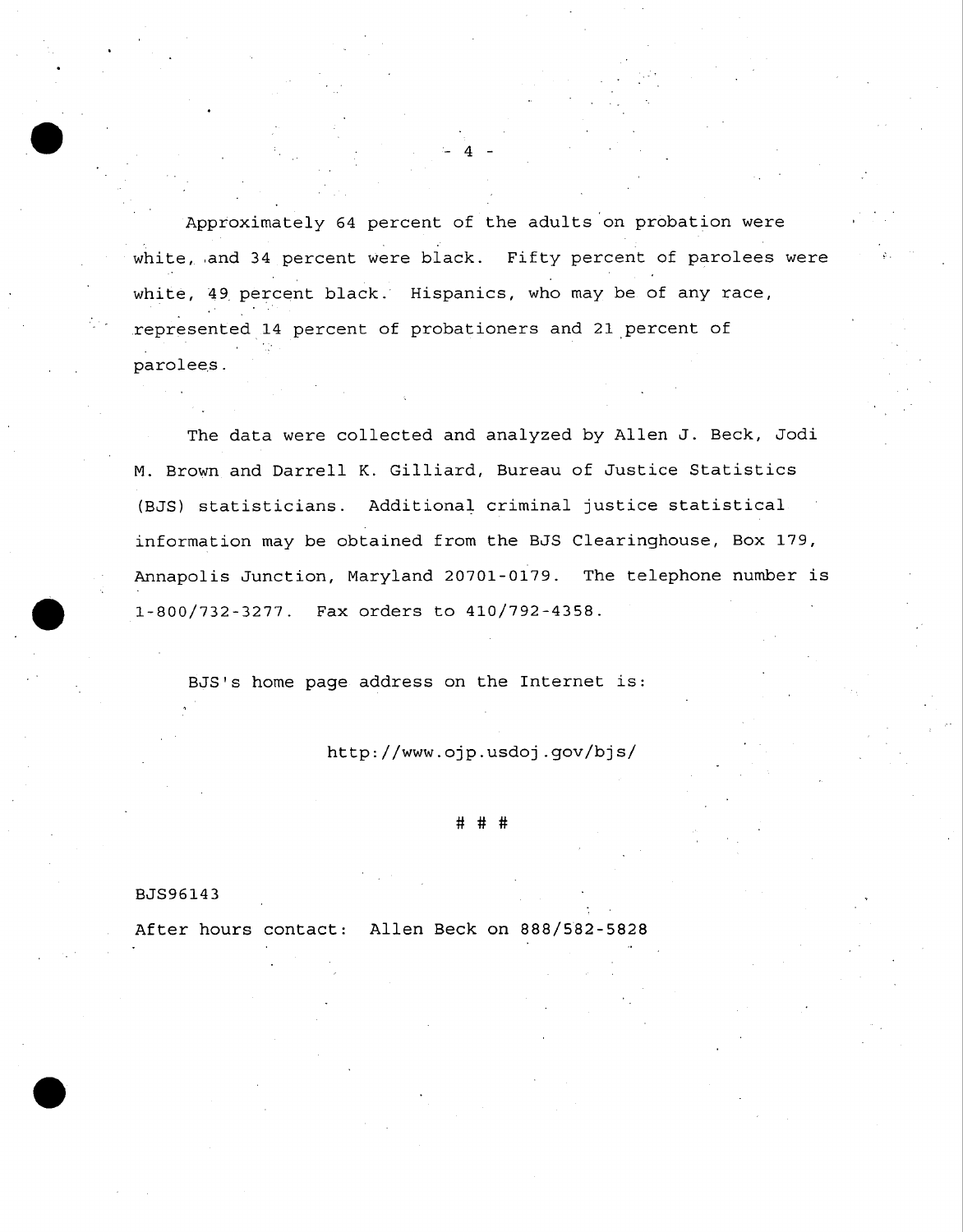| Percent<br>Number on<br>Beginning<br>Ending<br>change in<br>probation on<br>probation<br>probation<br>probation<br>12/31/95 per<br>Region and<br>population,<br>During 1995<br>population,<br>population<br>100,000<br>jurisdiction<br>1/1/95<br><b>Entries</b><br><u>Exits</u><br><u>12/31/95</u><br><u>during 1995</u><br>adult residents<br>2,981,400<br>3,090,626<br>U.S. total<br>1,501,589<br>1,381,636<br>3.7%<br>1,593<br>Federal <sup>a,b</sup><br>42,309<br>22,404<br>20<br>18,601<br>38,506<br>State<br>2,939,091<br>1,482,988<br>1,359,232<br>3,052,120<br>3.8<br>1,573<br>Northeast<br>526,375<br>232,686<br>214,444<br>544,620<br>3.5%<br>1,402<br>Connecticut<br>53,453<br>36,081<br>2.0<br>2,201<br>37,135<br>54,507<br>Maine <sup>e</sup><br>8,638<br>923<br>8,641<br>t<br>46,670<br>Massachusetts<br>34,611<br>-6.4<br>941<br>37,601<br>43,680<br>New Hampshire<br>4,323<br>3,432<br>3.408<br>4,347<br>.6<br>509<br>1.5<br>New Jersey<br>125,299<br>59,376<br>57,552<br>127,123<br>2,125<br>New York<br>163,613<br>45,061<br>35,175<br>173,499<br>6.0<br>1,276<br>Pennsylvania<br>99,524<br>39,764<br>32,465<br>106,823<br>7.3<br>1,166<br>Rhode Island<br>18,179<br>9,813<br>9,314<br>18,678<br>2.7<br>2.483<br>Vermont<br>6,676<br>3,494<br>2,848<br>7,322<br>9.7<br>1.672<br>Midwest<br>642,924<br>341,567<br>316,851<br>671.094<br>4.4%<br>1,472<br><b>Illinois<sup>e</sup></b><br>104,664<br>63.862<br>109,489<br>1,258<br>61,723<br>4.6<br>Indiana <sup>s</sup><br>83.555<br>83,555<br>1,936<br>--<br>15,902<br>10,456<br>4.3<br>lowa<br>9.779<br>16,579<br>783<br>17,256<br>11,831<br>7,726<br>16,547<br>Kansas <sup>e</sup><br>884<br>-4.1<br>Michigan <sup>e</sup><br>142,640<br>68,000<br>62,338<br>148,377<br>4.0<br>2,110<br>81,972<br>Minnesota <sup>c</sup><br>55,911<br>57,131<br>83,778<br>2.0<br>2,490<br>36,295<br>21,887<br>18.453<br>Missouri <sup>c</sup><br>40,595<br>11.8<br>1,030<br>18,639<br>15,485<br>14,697<br>19,427<br>1.627<br>Nebraska<br>4.2<br>2.036<br>1,474<br>2,291<br>12.5<br>North Dakota<br>1.219<br>486<br>Ohio <sup>s</sup><br>90,190<br>68,077<br>1,201<br>59.558<br>99.603<br>10.4<br>South Dakota<br>3,874<br>4,393<br>4,643<br>693<br>3,624<br>$-6.5$<br>Wisconsin <sup>e</sup><br>45.901<br>20,191<br>19,584<br>47,269<br>3.0<br>1,254<br>South<br>1,214,375<br>618,343<br>573,402<br>1.254,817<br>3.3%<br>1,846<br>Alabama <sup>c</sup><br>31,284<br>4,696<br>4,498<br>990<br>31,416<br>4.<br>19,606<br>8,431<br>5,656<br>22,381<br>14.2<br>1,220<br>Arkansas<br>15,507<br>7,395<br>16,347<br>5.4<br>3.036<br>Delaware<br>6,555<br>District of Columbia<br>11,306<br>4,733<br>10,262<br>$-9.2$<br>2,334<br>5,777<br>Florida <sup>e</sup><br>247,014<br>146,989<br>133,585<br>255,550<br>3.5<br>2,367<br>Georgia <sup>e</sup><br>140,694<br>69,102<br>67,228<br>142.453<br>1.3<br>2,699<br>Kentucky<br>11,417<br>5.582<br>5,500<br>.7<br>11,499<br>398<br>Louisiana<br>33.604<br>11.431<br>11,282<br>33,753<br>1,088<br>4<br>Maryland<br>76,940<br>35,530<br>41,441<br>71,029<br>-7.7<br>1.884<br>9,042<br>3,511<br>2,958<br>9.595<br>496<br>Mississippi<br>6.1<br>North Carolina<br>90,418<br>49,804<br>42,301<br>97,921<br>8.3<br>1,815<br>7<br>Oklahoma <sup>e</sup><br>26,285<br>14,195<br>13,029<br>27.866<br>6.0<br>1,161<br>South Carolina<br>40,005<br>16,643<br>14,482<br>42.166<br>1.545<br>5.4<br>34,896<br>5.3<br>20,431<br>18,594<br>36.733<br>931<br>Tennessee<br>Texas<br>396,276<br>200,365<br>181,144<br>415,497<br>4.9<br>3.119<br>Virginia<br>24,089<br>19,394<br>19,219<br>24.264<br>.7<br>485<br>5,992<br>1.6<br>West Virginia <sup>c</sup><br>111<br>153<br>6,085<br>433<br>West<br>555,417<br>290.392<br>254.535<br>581.589<br>4.7%<br>1,397<br>2.899<br>960<br>1.296<br>Alaska<br>2.563<br>$-11.6$<br>619<br>Arizona <sup>c</sup><br>34,365<br>15,514.<br>10,728<br>32,532<br>$-5.3$<br>1,076<br>California<br>277,655<br>142,560<br>1,259<br>133,229<br>286.986<br>3.4<br>Colorado <sup>e</sup><br>39.065<br>25,042<br>21,840<br>42.010<br>7.5<br>1,519<br>Hawaii<br>13,088<br>6,620<br>6,385<br>1,518<br>13,323<br>1.8<br>Idaho<br>5,770<br>6,110<br>5,711<br>757<br>6,169<br>6.9<br>Montana<br>5,656<br>2,022<br>1,833<br>5.845<br>922<br>3.3<br>Nevada<br>9,410<br>6,043<br>5,377<br>890<br>10,076<br>7.1<br>New Mexico<br>8,063<br>7,727<br>7,514<br>698<br>8,276<br>2.6<br>Oregon<br>38,086<br>13,397<br>1,695<br>11,758<br>39,725<br>4.3<br>Utah<br>7,714<br>4,136<br>3,372<br>664<br>8,478<br>9.9<br>Washington <sup>e</sup><br>110,279<br>58,476<br>43,640<br>122,306<br>3,048<br>10.9<br>Wyoming<br>3,367<br>1,785<br>960<br>1,852<br>$-2.0$<br>3,300<br>Note: Counts are subject to revision. Final counts will be published in Correctional Populations<br>in the United States, 1995.<br>:Not available.<br>tLess than 0.05%.<br>--Not calculated.<br>"Defined as persons received for probation directly from court.<br>"The decrease resulted from a review of the statistical database by the Administrative<br>Office of the U.S. Courts, which identified and closed cases that had been coded incorrectly. | Adults on probation, 1995 |  |  |  |
|------------------------------------------------------------------------------------------------------------------------------------------------------------------------------------------------------------------------------------------------------------------------------------------------------------------------------------------------------------------------------------------------------------------------------------------------------------------------------------------------------------------------------------------------------------------------------------------------------------------------------------------------------------------------------------------------------------------------------------------------------------------------------------------------------------------------------------------------------------------------------------------------------------------------------------------------------------------------------------------------------------------------------------------------------------------------------------------------------------------------------------------------------------------------------------------------------------------------------------------------------------------------------------------------------------------------------------------------------------------------------------------------------------------------------------------------------------------------------------------------------------------------------------------------------------------------------------------------------------------------------------------------------------------------------------------------------------------------------------------------------------------------------------------------------------------------------------------------------------------------------------------------------------------------------------------------------------------------------------------------------------------------------------------------------------------------------------------------------------------------------------------------------------------------------------------------------------------------------------------------------------------------------------------------------------------------------------------------------------------------------------------------------------------------------------------------------------------------------------------------------------------------------------------------------------------------------------------------------------------------------------------------------------------------------------------------------------------------------------------------------------------------------------------------------------------------------------------------------------------------------------------------------------------------------------------------------------------------------------------------------------------------------------------------------------------------------------------------------------------------------------------------------------------------------------------------------------------------------------------------------------------------------------------------------------------------------------------------------------------------------------------------------------------------------------------------------------------------------------------------------------------------------------------------------------------------------------------------------------------------------------------------------------------------------------------------------------------------------------------------------------------------------------------------------------------------------------------------------------------------------------------------------------------------------------------------------------------------------------------------------------------------------------------------------------------------------------------------------------------------------------------------------------------------------------------------------------------------------------------------------------------------------------------------------------------------------------------------------------------------------------------------------------------------------------------------------------------------------------------------------------------------------------------------------------------------------------------------------------------------------------------------------------------------------------------------------------------------------------------------------------------------------------------------------------------------------------------------------------------------------------------------------------------------------------------------------------------------------------------------------------------------------------------------------------------------------------------------------------------------|---------------------------|--|--|--|
|                                                                                                                                                                                                                                                                                                                                                                                                                                                                                                                                                                                                                                                                                                                                                                                                                                                                                                                                                                                                                                                                                                                                                                                                                                                                                                                                                                                                                                                                                                                                                                                                                                                                                                                                                                                                                                                                                                                                                                                                                                                                                                                                                                                                                                                                                                                                                                                                                                                                                                                                                                                                                                                                                                                                                                                                                                                                                                                                                                                                                                                                                                                                                                                                                                                                                                                                                                                                                                                                                                                                                                                                                                                                                                                                                                                                                                                                                                                                                                                                                                                                                                                                                                                                                                                                                                                                                                                                                                                                                                                                                                                                                                                                                                                                                                                                                                                                                                                                                                                                                                                                                                                        |                           |  |  |  |
|                                                                                                                                                                                                                                                                                                                                                                                                                                                                                                                                                                                                                                                                                                                                                                                                                                                                                                                                                                                                                                                                                                                                                                                                                                                                                                                                                                                                                                                                                                                                                                                                                                                                                                                                                                                                                                                                                                                                                                                                                                                                                                                                                                                                                                                                                                                                                                                                                                                                                                                                                                                                                                                                                                                                                                                                                                                                                                                                                                                                                                                                                                                                                                                                                                                                                                                                                                                                                                                                                                                                                                                                                                                                                                                                                                                                                                                                                                                                                                                                                                                                                                                                                                                                                                                                                                                                                                                                                                                                                                                                                                                                                                                                                                                                                                                                                                                                                                                                                                                                                                                                                                                        |                           |  |  |  |
|                                                                                                                                                                                                                                                                                                                                                                                                                                                                                                                                                                                                                                                                                                                                                                                                                                                                                                                                                                                                                                                                                                                                                                                                                                                                                                                                                                                                                                                                                                                                                                                                                                                                                                                                                                                                                                                                                                                                                                                                                                                                                                                                                                                                                                                                                                                                                                                                                                                                                                                                                                                                                                                                                                                                                                                                                                                                                                                                                                                                                                                                                                                                                                                                                                                                                                                                                                                                                                                                                                                                                                                                                                                                                                                                                                                                                                                                                                                                                                                                                                                                                                                                                                                                                                                                                                                                                                                                                                                                                                                                                                                                                                                                                                                                                                                                                                                                                                                                                                                                                                                                                                                        |                           |  |  |  |
|                                                                                                                                                                                                                                                                                                                                                                                                                                                                                                                                                                                                                                                                                                                                                                                                                                                                                                                                                                                                                                                                                                                                                                                                                                                                                                                                                                                                                                                                                                                                                                                                                                                                                                                                                                                                                                                                                                                                                                                                                                                                                                                                                                                                                                                                                                                                                                                                                                                                                                                                                                                                                                                                                                                                                                                                                                                                                                                                                                                                                                                                                                                                                                                                                                                                                                                                                                                                                                                                                                                                                                                                                                                                                                                                                                                                                                                                                                                                                                                                                                                                                                                                                                                                                                                                                                                                                                                                                                                                                                                                                                                                                                                                                                                                                                                                                                                                                                                                                                                                                                                                                                                        |                           |  |  |  |
|                                                                                                                                                                                                                                                                                                                                                                                                                                                                                                                                                                                                                                                                                                                                                                                                                                                                                                                                                                                                                                                                                                                                                                                                                                                                                                                                                                                                                                                                                                                                                                                                                                                                                                                                                                                                                                                                                                                                                                                                                                                                                                                                                                                                                                                                                                                                                                                                                                                                                                                                                                                                                                                                                                                                                                                                                                                                                                                                                                                                                                                                                                                                                                                                                                                                                                                                                                                                                                                                                                                                                                                                                                                                                                                                                                                                                                                                                                                                                                                                                                                                                                                                                                                                                                                                                                                                                                                                                                                                                                                                                                                                                                                                                                                                                                                                                                                                                                                                                                                                                                                                                                                        |                           |  |  |  |
|                                                                                                                                                                                                                                                                                                                                                                                                                                                                                                                                                                                                                                                                                                                                                                                                                                                                                                                                                                                                                                                                                                                                                                                                                                                                                                                                                                                                                                                                                                                                                                                                                                                                                                                                                                                                                                                                                                                                                                                                                                                                                                                                                                                                                                                                                                                                                                                                                                                                                                                                                                                                                                                                                                                                                                                                                                                                                                                                                                                                                                                                                                                                                                                                                                                                                                                                                                                                                                                                                                                                                                                                                                                                                                                                                                                                                                                                                                                                                                                                                                                                                                                                                                                                                                                                                                                                                                                                                                                                                                                                                                                                                                                                                                                                                                                                                                                                                                                                                                                                                                                                                                                        |                           |  |  |  |
|                                                                                                                                                                                                                                                                                                                                                                                                                                                                                                                                                                                                                                                                                                                                                                                                                                                                                                                                                                                                                                                                                                                                                                                                                                                                                                                                                                                                                                                                                                                                                                                                                                                                                                                                                                                                                                                                                                                                                                                                                                                                                                                                                                                                                                                                                                                                                                                                                                                                                                                                                                                                                                                                                                                                                                                                                                                                                                                                                                                                                                                                                                                                                                                                                                                                                                                                                                                                                                                                                                                                                                                                                                                                                                                                                                                                                                                                                                                                                                                                                                                                                                                                                                                                                                                                                                                                                                                                                                                                                                                                                                                                                                                                                                                                                                                                                                                                                                                                                                                                                                                                                                                        |                           |  |  |  |
|                                                                                                                                                                                                                                                                                                                                                                                                                                                                                                                                                                                                                                                                                                                                                                                                                                                                                                                                                                                                                                                                                                                                                                                                                                                                                                                                                                                                                                                                                                                                                                                                                                                                                                                                                                                                                                                                                                                                                                                                                                                                                                                                                                                                                                                                                                                                                                                                                                                                                                                                                                                                                                                                                                                                                                                                                                                                                                                                                                                                                                                                                                                                                                                                                                                                                                                                                                                                                                                                                                                                                                                                                                                                                                                                                                                                                                                                                                                                                                                                                                                                                                                                                                                                                                                                                                                                                                                                                                                                                                                                                                                                                                                                                                                                                                                                                                                                                                                                                                                                                                                                                                                        |                           |  |  |  |
|                                                                                                                                                                                                                                                                                                                                                                                                                                                                                                                                                                                                                                                                                                                                                                                                                                                                                                                                                                                                                                                                                                                                                                                                                                                                                                                                                                                                                                                                                                                                                                                                                                                                                                                                                                                                                                                                                                                                                                                                                                                                                                                                                                                                                                                                                                                                                                                                                                                                                                                                                                                                                                                                                                                                                                                                                                                                                                                                                                                                                                                                                                                                                                                                                                                                                                                                                                                                                                                                                                                                                                                                                                                                                                                                                                                                                                                                                                                                                                                                                                                                                                                                                                                                                                                                                                                                                                                                                                                                                                                                                                                                                                                                                                                                                                                                                                                                                                                                                                                                                                                                                                                        |                           |  |  |  |
|                                                                                                                                                                                                                                                                                                                                                                                                                                                                                                                                                                                                                                                                                                                                                                                                                                                                                                                                                                                                                                                                                                                                                                                                                                                                                                                                                                                                                                                                                                                                                                                                                                                                                                                                                                                                                                                                                                                                                                                                                                                                                                                                                                                                                                                                                                                                                                                                                                                                                                                                                                                                                                                                                                                                                                                                                                                                                                                                                                                                                                                                                                                                                                                                                                                                                                                                                                                                                                                                                                                                                                                                                                                                                                                                                                                                                                                                                                                                                                                                                                                                                                                                                                                                                                                                                                                                                                                                                                                                                                                                                                                                                                                                                                                                                                                                                                                                                                                                                                                                                                                                                                                        |                           |  |  |  |
|                                                                                                                                                                                                                                                                                                                                                                                                                                                                                                                                                                                                                                                                                                                                                                                                                                                                                                                                                                                                                                                                                                                                                                                                                                                                                                                                                                                                                                                                                                                                                                                                                                                                                                                                                                                                                                                                                                                                                                                                                                                                                                                                                                                                                                                                                                                                                                                                                                                                                                                                                                                                                                                                                                                                                                                                                                                                                                                                                                                                                                                                                                                                                                                                                                                                                                                                                                                                                                                                                                                                                                                                                                                                                                                                                                                                                                                                                                                                                                                                                                                                                                                                                                                                                                                                                                                                                                                                                                                                                                                                                                                                                                                                                                                                                                                                                                                                                                                                                                                                                                                                                                                        |                           |  |  |  |
|                                                                                                                                                                                                                                                                                                                                                                                                                                                                                                                                                                                                                                                                                                                                                                                                                                                                                                                                                                                                                                                                                                                                                                                                                                                                                                                                                                                                                                                                                                                                                                                                                                                                                                                                                                                                                                                                                                                                                                                                                                                                                                                                                                                                                                                                                                                                                                                                                                                                                                                                                                                                                                                                                                                                                                                                                                                                                                                                                                                                                                                                                                                                                                                                                                                                                                                                                                                                                                                                                                                                                                                                                                                                                                                                                                                                                                                                                                                                                                                                                                                                                                                                                                                                                                                                                                                                                                                                                                                                                                                                                                                                                                                                                                                                                                                                                                                                                                                                                                                                                                                                                                                        |                           |  |  |  |
|                                                                                                                                                                                                                                                                                                                                                                                                                                                                                                                                                                                                                                                                                                                                                                                                                                                                                                                                                                                                                                                                                                                                                                                                                                                                                                                                                                                                                                                                                                                                                                                                                                                                                                                                                                                                                                                                                                                                                                                                                                                                                                                                                                                                                                                                                                                                                                                                                                                                                                                                                                                                                                                                                                                                                                                                                                                                                                                                                                                                                                                                                                                                                                                                                                                                                                                                                                                                                                                                                                                                                                                                                                                                                                                                                                                                                                                                                                                                                                                                                                                                                                                                                                                                                                                                                                                                                                                                                                                                                                                                                                                                                                                                                                                                                                                                                                                                                                                                                                                                                                                                                                                        |                           |  |  |  |
|                                                                                                                                                                                                                                                                                                                                                                                                                                                                                                                                                                                                                                                                                                                                                                                                                                                                                                                                                                                                                                                                                                                                                                                                                                                                                                                                                                                                                                                                                                                                                                                                                                                                                                                                                                                                                                                                                                                                                                                                                                                                                                                                                                                                                                                                                                                                                                                                                                                                                                                                                                                                                                                                                                                                                                                                                                                                                                                                                                                                                                                                                                                                                                                                                                                                                                                                                                                                                                                                                                                                                                                                                                                                                                                                                                                                                                                                                                                                                                                                                                                                                                                                                                                                                                                                                                                                                                                                                                                                                                                                                                                                                                                                                                                                                                                                                                                                                                                                                                                                                                                                                                                        |                           |  |  |  |
|                                                                                                                                                                                                                                                                                                                                                                                                                                                                                                                                                                                                                                                                                                                                                                                                                                                                                                                                                                                                                                                                                                                                                                                                                                                                                                                                                                                                                                                                                                                                                                                                                                                                                                                                                                                                                                                                                                                                                                                                                                                                                                                                                                                                                                                                                                                                                                                                                                                                                                                                                                                                                                                                                                                                                                                                                                                                                                                                                                                                                                                                                                                                                                                                                                                                                                                                                                                                                                                                                                                                                                                                                                                                                                                                                                                                                                                                                                                                                                                                                                                                                                                                                                                                                                                                                                                                                                                                                                                                                                                                                                                                                                                                                                                                                                                                                                                                                                                                                                                                                                                                                                                        |                           |  |  |  |
|                                                                                                                                                                                                                                                                                                                                                                                                                                                                                                                                                                                                                                                                                                                                                                                                                                                                                                                                                                                                                                                                                                                                                                                                                                                                                                                                                                                                                                                                                                                                                                                                                                                                                                                                                                                                                                                                                                                                                                                                                                                                                                                                                                                                                                                                                                                                                                                                                                                                                                                                                                                                                                                                                                                                                                                                                                                                                                                                                                                                                                                                                                                                                                                                                                                                                                                                                                                                                                                                                                                                                                                                                                                                                                                                                                                                                                                                                                                                                                                                                                                                                                                                                                                                                                                                                                                                                                                                                                                                                                                                                                                                                                                                                                                                                                                                                                                                                                                                                                                                                                                                                                                        |                           |  |  |  |
|                                                                                                                                                                                                                                                                                                                                                                                                                                                                                                                                                                                                                                                                                                                                                                                                                                                                                                                                                                                                                                                                                                                                                                                                                                                                                                                                                                                                                                                                                                                                                                                                                                                                                                                                                                                                                                                                                                                                                                                                                                                                                                                                                                                                                                                                                                                                                                                                                                                                                                                                                                                                                                                                                                                                                                                                                                                                                                                                                                                                                                                                                                                                                                                                                                                                                                                                                                                                                                                                                                                                                                                                                                                                                                                                                                                                                                                                                                                                                                                                                                                                                                                                                                                                                                                                                                                                                                                                                                                                                                                                                                                                                                                                                                                                                                                                                                                                                                                                                                                                                                                                                                                        |                           |  |  |  |
|                                                                                                                                                                                                                                                                                                                                                                                                                                                                                                                                                                                                                                                                                                                                                                                                                                                                                                                                                                                                                                                                                                                                                                                                                                                                                                                                                                                                                                                                                                                                                                                                                                                                                                                                                                                                                                                                                                                                                                                                                                                                                                                                                                                                                                                                                                                                                                                                                                                                                                                                                                                                                                                                                                                                                                                                                                                                                                                                                                                                                                                                                                                                                                                                                                                                                                                                                                                                                                                                                                                                                                                                                                                                                                                                                                                                                                                                                                                                                                                                                                                                                                                                                                                                                                                                                                                                                                                                                                                                                                                                                                                                                                                                                                                                                                                                                                                                                                                                                                                                                                                                                                                        |                           |  |  |  |
|                                                                                                                                                                                                                                                                                                                                                                                                                                                                                                                                                                                                                                                                                                                                                                                                                                                                                                                                                                                                                                                                                                                                                                                                                                                                                                                                                                                                                                                                                                                                                                                                                                                                                                                                                                                                                                                                                                                                                                                                                                                                                                                                                                                                                                                                                                                                                                                                                                                                                                                                                                                                                                                                                                                                                                                                                                                                                                                                                                                                                                                                                                                                                                                                                                                                                                                                                                                                                                                                                                                                                                                                                                                                                                                                                                                                                                                                                                                                                                                                                                                                                                                                                                                                                                                                                                                                                                                                                                                                                                                                                                                                                                                                                                                                                                                                                                                                                                                                                                                                                                                                                                                        |                           |  |  |  |
|                                                                                                                                                                                                                                                                                                                                                                                                                                                                                                                                                                                                                                                                                                                                                                                                                                                                                                                                                                                                                                                                                                                                                                                                                                                                                                                                                                                                                                                                                                                                                                                                                                                                                                                                                                                                                                                                                                                                                                                                                                                                                                                                                                                                                                                                                                                                                                                                                                                                                                                                                                                                                                                                                                                                                                                                                                                                                                                                                                                                                                                                                                                                                                                                                                                                                                                                                                                                                                                                                                                                                                                                                                                                                                                                                                                                                                                                                                                                                                                                                                                                                                                                                                                                                                                                                                                                                                                                                                                                                                                                                                                                                                                                                                                                                                                                                                                                                                                                                                                                                                                                                                                        |                           |  |  |  |
|                                                                                                                                                                                                                                                                                                                                                                                                                                                                                                                                                                                                                                                                                                                                                                                                                                                                                                                                                                                                                                                                                                                                                                                                                                                                                                                                                                                                                                                                                                                                                                                                                                                                                                                                                                                                                                                                                                                                                                                                                                                                                                                                                                                                                                                                                                                                                                                                                                                                                                                                                                                                                                                                                                                                                                                                                                                                                                                                                                                                                                                                                                                                                                                                                                                                                                                                                                                                                                                                                                                                                                                                                                                                                                                                                                                                                                                                                                                                                                                                                                                                                                                                                                                                                                                                                                                                                                                                                                                                                                                                                                                                                                                                                                                                                                                                                                                                                                                                                                                                                                                                                                                        |                           |  |  |  |
|                                                                                                                                                                                                                                                                                                                                                                                                                                                                                                                                                                                                                                                                                                                                                                                                                                                                                                                                                                                                                                                                                                                                                                                                                                                                                                                                                                                                                                                                                                                                                                                                                                                                                                                                                                                                                                                                                                                                                                                                                                                                                                                                                                                                                                                                                                                                                                                                                                                                                                                                                                                                                                                                                                                                                                                                                                                                                                                                                                                                                                                                                                                                                                                                                                                                                                                                                                                                                                                                                                                                                                                                                                                                                                                                                                                                                                                                                                                                                                                                                                                                                                                                                                                                                                                                                                                                                                                                                                                                                                                                                                                                                                                                                                                                                                                                                                                                                                                                                                                                                                                                                                                        |                           |  |  |  |
|                                                                                                                                                                                                                                                                                                                                                                                                                                                                                                                                                                                                                                                                                                                                                                                                                                                                                                                                                                                                                                                                                                                                                                                                                                                                                                                                                                                                                                                                                                                                                                                                                                                                                                                                                                                                                                                                                                                                                                                                                                                                                                                                                                                                                                                                                                                                                                                                                                                                                                                                                                                                                                                                                                                                                                                                                                                                                                                                                                                                                                                                                                                                                                                                                                                                                                                                                                                                                                                                                                                                                                                                                                                                                                                                                                                                                                                                                                                                                                                                                                                                                                                                                                                                                                                                                                                                                                                                                                                                                                                                                                                                                                                                                                                                                                                                                                                                                                                                                                                                                                                                                                                        |                           |  |  |  |
|                                                                                                                                                                                                                                                                                                                                                                                                                                                                                                                                                                                                                                                                                                                                                                                                                                                                                                                                                                                                                                                                                                                                                                                                                                                                                                                                                                                                                                                                                                                                                                                                                                                                                                                                                                                                                                                                                                                                                                                                                                                                                                                                                                                                                                                                                                                                                                                                                                                                                                                                                                                                                                                                                                                                                                                                                                                                                                                                                                                                                                                                                                                                                                                                                                                                                                                                                                                                                                                                                                                                                                                                                                                                                                                                                                                                                                                                                                                                                                                                                                                                                                                                                                                                                                                                                                                                                                                                                                                                                                                                                                                                                                                                                                                                                                                                                                                                                                                                                                                                                                                                                                                        |                           |  |  |  |
|                                                                                                                                                                                                                                                                                                                                                                                                                                                                                                                                                                                                                                                                                                                                                                                                                                                                                                                                                                                                                                                                                                                                                                                                                                                                                                                                                                                                                                                                                                                                                                                                                                                                                                                                                                                                                                                                                                                                                                                                                                                                                                                                                                                                                                                                                                                                                                                                                                                                                                                                                                                                                                                                                                                                                                                                                                                                                                                                                                                                                                                                                                                                                                                                                                                                                                                                                                                                                                                                                                                                                                                                                                                                                                                                                                                                                                                                                                                                                                                                                                                                                                                                                                                                                                                                                                                                                                                                                                                                                                                                                                                                                                                                                                                                                                                                                                                                                                                                                                                                                                                                                                                        |                           |  |  |  |
|                                                                                                                                                                                                                                                                                                                                                                                                                                                                                                                                                                                                                                                                                                                                                                                                                                                                                                                                                                                                                                                                                                                                                                                                                                                                                                                                                                                                                                                                                                                                                                                                                                                                                                                                                                                                                                                                                                                                                                                                                                                                                                                                                                                                                                                                                                                                                                                                                                                                                                                                                                                                                                                                                                                                                                                                                                                                                                                                                                                                                                                                                                                                                                                                                                                                                                                                                                                                                                                                                                                                                                                                                                                                                                                                                                                                                                                                                                                                                                                                                                                                                                                                                                                                                                                                                                                                                                                                                                                                                                                                                                                                                                                                                                                                                                                                                                                                                                                                                                                                                                                                                                                        |                           |  |  |  |
|                                                                                                                                                                                                                                                                                                                                                                                                                                                                                                                                                                                                                                                                                                                                                                                                                                                                                                                                                                                                                                                                                                                                                                                                                                                                                                                                                                                                                                                                                                                                                                                                                                                                                                                                                                                                                                                                                                                                                                                                                                                                                                                                                                                                                                                                                                                                                                                                                                                                                                                                                                                                                                                                                                                                                                                                                                                                                                                                                                                                                                                                                                                                                                                                                                                                                                                                                                                                                                                                                                                                                                                                                                                                                                                                                                                                                                                                                                                                                                                                                                                                                                                                                                                                                                                                                                                                                                                                                                                                                                                                                                                                                                                                                                                                                                                                                                                                                                                                                                                                                                                                                                                        |                           |  |  |  |
|                                                                                                                                                                                                                                                                                                                                                                                                                                                                                                                                                                                                                                                                                                                                                                                                                                                                                                                                                                                                                                                                                                                                                                                                                                                                                                                                                                                                                                                                                                                                                                                                                                                                                                                                                                                                                                                                                                                                                                                                                                                                                                                                                                                                                                                                                                                                                                                                                                                                                                                                                                                                                                                                                                                                                                                                                                                                                                                                                                                                                                                                                                                                                                                                                                                                                                                                                                                                                                                                                                                                                                                                                                                                                                                                                                                                                                                                                                                                                                                                                                                                                                                                                                                                                                                                                                                                                                                                                                                                                                                                                                                                                                                                                                                                                                                                                                                                                                                                                                                                                                                                                                                        |                           |  |  |  |
|                                                                                                                                                                                                                                                                                                                                                                                                                                                                                                                                                                                                                                                                                                                                                                                                                                                                                                                                                                                                                                                                                                                                                                                                                                                                                                                                                                                                                                                                                                                                                                                                                                                                                                                                                                                                                                                                                                                                                                                                                                                                                                                                                                                                                                                                                                                                                                                                                                                                                                                                                                                                                                                                                                                                                                                                                                                                                                                                                                                                                                                                                                                                                                                                                                                                                                                                                                                                                                                                                                                                                                                                                                                                                                                                                                                                                                                                                                                                                                                                                                                                                                                                                                                                                                                                                                                                                                                                                                                                                                                                                                                                                                                                                                                                                                                                                                                                                                                                                                                                                                                                                                                        |                           |  |  |  |
|                                                                                                                                                                                                                                                                                                                                                                                                                                                                                                                                                                                                                                                                                                                                                                                                                                                                                                                                                                                                                                                                                                                                                                                                                                                                                                                                                                                                                                                                                                                                                                                                                                                                                                                                                                                                                                                                                                                                                                                                                                                                                                                                                                                                                                                                                                                                                                                                                                                                                                                                                                                                                                                                                                                                                                                                                                                                                                                                                                                                                                                                                                                                                                                                                                                                                                                                                                                                                                                                                                                                                                                                                                                                                                                                                                                                                                                                                                                                                                                                                                                                                                                                                                                                                                                                                                                                                                                                                                                                                                                                                                                                                                                                                                                                                                                                                                                                                                                                                                                                                                                                                                                        |                           |  |  |  |
|                                                                                                                                                                                                                                                                                                                                                                                                                                                                                                                                                                                                                                                                                                                                                                                                                                                                                                                                                                                                                                                                                                                                                                                                                                                                                                                                                                                                                                                                                                                                                                                                                                                                                                                                                                                                                                                                                                                                                                                                                                                                                                                                                                                                                                                                                                                                                                                                                                                                                                                                                                                                                                                                                                                                                                                                                                                                                                                                                                                                                                                                                                                                                                                                                                                                                                                                                                                                                                                                                                                                                                                                                                                                                                                                                                                                                                                                                                                                                                                                                                                                                                                                                                                                                                                                                                                                                                                                                                                                                                                                                                                                                                                                                                                                                                                                                                                                                                                                                                                                                                                                                                                        |                           |  |  |  |
|                                                                                                                                                                                                                                                                                                                                                                                                                                                                                                                                                                                                                                                                                                                                                                                                                                                                                                                                                                                                                                                                                                                                                                                                                                                                                                                                                                                                                                                                                                                                                                                                                                                                                                                                                                                                                                                                                                                                                                                                                                                                                                                                                                                                                                                                                                                                                                                                                                                                                                                                                                                                                                                                                                                                                                                                                                                                                                                                                                                                                                                                                                                                                                                                                                                                                                                                                                                                                                                                                                                                                                                                                                                                                                                                                                                                                                                                                                                                                                                                                                                                                                                                                                                                                                                                                                                                                                                                                                                                                                                                                                                                                                                                                                                                                                                                                                                                                                                                                                                                                                                                                                                        |                           |  |  |  |
|                                                                                                                                                                                                                                                                                                                                                                                                                                                                                                                                                                                                                                                                                                                                                                                                                                                                                                                                                                                                                                                                                                                                                                                                                                                                                                                                                                                                                                                                                                                                                                                                                                                                                                                                                                                                                                                                                                                                                                                                                                                                                                                                                                                                                                                                                                                                                                                                                                                                                                                                                                                                                                                                                                                                                                                                                                                                                                                                                                                                                                                                                                                                                                                                                                                                                                                                                                                                                                                                                                                                                                                                                                                                                                                                                                                                                                                                                                                                                                                                                                                                                                                                                                                                                                                                                                                                                                                                                                                                                                                                                                                                                                                                                                                                                                                                                                                                                                                                                                                                                                                                                                                        |                           |  |  |  |
|                                                                                                                                                                                                                                                                                                                                                                                                                                                                                                                                                                                                                                                                                                                                                                                                                                                                                                                                                                                                                                                                                                                                                                                                                                                                                                                                                                                                                                                                                                                                                                                                                                                                                                                                                                                                                                                                                                                                                                                                                                                                                                                                                                                                                                                                                                                                                                                                                                                                                                                                                                                                                                                                                                                                                                                                                                                                                                                                                                                                                                                                                                                                                                                                                                                                                                                                                                                                                                                                                                                                                                                                                                                                                                                                                                                                                                                                                                                                                                                                                                                                                                                                                                                                                                                                                                                                                                                                                                                                                                                                                                                                                                                                                                                                                                                                                                                                                                                                                                                                                                                                                                                        |                           |  |  |  |
|                                                                                                                                                                                                                                                                                                                                                                                                                                                                                                                                                                                                                                                                                                                                                                                                                                                                                                                                                                                                                                                                                                                                                                                                                                                                                                                                                                                                                                                                                                                                                                                                                                                                                                                                                                                                                                                                                                                                                                                                                                                                                                                                                                                                                                                                                                                                                                                                                                                                                                                                                                                                                                                                                                                                                                                                                                                                                                                                                                                                                                                                                                                                                                                                                                                                                                                                                                                                                                                                                                                                                                                                                                                                                                                                                                                                                                                                                                                                                                                                                                                                                                                                                                                                                                                                                                                                                                                                                                                                                                                                                                                                                                                                                                                                                                                                                                                                                                                                                                                                                                                                                                                        |                           |  |  |  |
|                                                                                                                                                                                                                                                                                                                                                                                                                                                                                                                                                                                                                                                                                                                                                                                                                                                                                                                                                                                                                                                                                                                                                                                                                                                                                                                                                                                                                                                                                                                                                                                                                                                                                                                                                                                                                                                                                                                                                                                                                                                                                                                                                                                                                                                                                                                                                                                                                                                                                                                                                                                                                                                                                                                                                                                                                                                                                                                                                                                                                                                                                                                                                                                                                                                                                                                                                                                                                                                                                                                                                                                                                                                                                                                                                                                                                                                                                                                                                                                                                                                                                                                                                                                                                                                                                                                                                                                                                                                                                                                                                                                                                                                                                                                                                                                                                                                                                                                                                                                                                                                                                                                        |                           |  |  |  |
|                                                                                                                                                                                                                                                                                                                                                                                                                                                                                                                                                                                                                                                                                                                                                                                                                                                                                                                                                                                                                                                                                                                                                                                                                                                                                                                                                                                                                                                                                                                                                                                                                                                                                                                                                                                                                                                                                                                                                                                                                                                                                                                                                                                                                                                                                                                                                                                                                                                                                                                                                                                                                                                                                                                                                                                                                                                                                                                                                                                                                                                                                                                                                                                                                                                                                                                                                                                                                                                                                                                                                                                                                                                                                                                                                                                                                                                                                                                                                                                                                                                                                                                                                                                                                                                                                                                                                                                                                                                                                                                                                                                                                                                                                                                                                                                                                                                                                                                                                                                                                                                                                                                        |                           |  |  |  |
|                                                                                                                                                                                                                                                                                                                                                                                                                                                                                                                                                                                                                                                                                                                                                                                                                                                                                                                                                                                                                                                                                                                                                                                                                                                                                                                                                                                                                                                                                                                                                                                                                                                                                                                                                                                                                                                                                                                                                                                                                                                                                                                                                                                                                                                                                                                                                                                                                                                                                                                                                                                                                                                                                                                                                                                                                                                                                                                                                                                                                                                                                                                                                                                                                                                                                                                                                                                                                                                                                                                                                                                                                                                                                                                                                                                                                                                                                                                                                                                                                                                                                                                                                                                                                                                                                                                                                                                                                                                                                                                                                                                                                                                                                                                                                                                                                                                                                                                                                                                                                                                                                                                        |                           |  |  |  |
|                                                                                                                                                                                                                                                                                                                                                                                                                                                                                                                                                                                                                                                                                                                                                                                                                                                                                                                                                                                                                                                                                                                                                                                                                                                                                                                                                                                                                                                                                                                                                                                                                                                                                                                                                                                                                                                                                                                                                                                                                                                                                                                                                                                                                                                                                                                                                                                                                                                                                                                                                                                                                                                                                                                                                                                                                                                                                                                                                                                                                                                                                                                                                                                                                                                                                                                                                                                                                                                                                                                                                                                                                                                                                                                                                                                                                                                                                                                                                                                                                                                                                                                                                                                                                                                                                                                                                                                                                                                                                                                                                                                                                                                                                                                                                                                                                                                                                                                                                                                                                                                                                                                        |                           |  |  |  |
|                                                                                                                                                                                                                                                                                                                                                                                                                                                                                                                                                                                                                                                                                                                                                                                                                                                                                                                                                                                                                                                                                                                                                                                                                                                                                                                                                                                                                                                                                                                                                                                                                                                                                                                                                                                                                                                                                                                                                                                                                                                                                                                                                                                                                                                                                                                                                                                                                                                                                                                                                                                                                                                                                                                                                                                                                                                                                                                                                                                                                                                                                                                                                                                                                                                                                                                                                                                                                                                                                                                                                                                                                                                                                                                                                                                                                                                                                                                                                                                                                                                                                                                                                                                                                                                                                                                                                                                                                                                                                                                                                                                                                                                                                                                                                                                                                                                                                                                                                                                                                                                                                                                        |                           |  |  |  |
|                                                                                                                                                                                                                                                                                                                                                                                                                                                                                                                                                                                                                                                                                                                                                                                                                                                                                                                                                                                                                                                                                                                                                                                                                                                                                                                                                                                                                                                                                                                                                                                                                                                                                                                                                                                                                                                                                                                                                                                                                                                                                                                                                                                                                                                                                                                                                                                                                                                                                                                                                                                                                                                                                                                                                                                                                                                                                                                                                                                                                                                                                                                                                                                                                                                                                                                                                                                                                                                                                                                                                                                                                                                                                                                                                                                                                                                                                                                                                                                                                                                                                                                                                                                                                                                                                                                                                                                                                                                                                                                                                                                                                                                                                                                                                                                                                                                                                                                                                                                                                                                                                                                        |                           |  |  |  |
|                                                                                                                                                                                                                                                                                                                                                                                                                                                                                                                                                                                                                                                                                                                                                                                                                                                                                                                                                                                                                                                                                                                                                                                                                                                                                                                                                                                                                                                                                                                                                                                                                                                                                                                                                                                                                                                                                                                                                                                                                                                                                                                                                                                                                                                                                                                                                                                                                                                                                                                                                                                                                                                                                                                                                                                                                                                                                                                                                                                                                                                                                                                                                                                                                                                                                                                                                                                                                                                                                                                                                                                                                                                                                                                                                                                                                                                                                                                                                                                                                                                                                                                                                                                                                                                                                                                                                                                                                                                                                                                                                                                                                                                                                                                                                                                                                                                                                                                                                                                                                                                                                                                        |                           |  |  |  |
|                                                                                                                                                                                                                                                                                                                                                                                                                                                                                                                                                                                                                                                                                                                                                                                                                                                                                                                                                                                                                                                                                                                                                                                                                                                                                                                                                                                                                                                                                                                                                                                                                                                                                                                                                                                                                                                                                                                                                                                                                                                                                                                                                                                                                                                                                                                                                                                                                                                                                                                                                                                                                                                                                                                                                                                                                                                                                                                                                                                                                                                                                                                                                                                                                                                                                                                                                                                                                                                                                                                                                                                                                                                                                                                                                                                                                                                                                                                                                                                                                                                                                                                                                                                                                                                                                                                                                                                                                                                                                                                                                                                                                                                                                                                                                                                                                                                                                                                                                                                                                                                                                                                        |                           |  |  |  |
|                                                                                                                                                                                                                                                                                                                                                                                                                                                                                                                                                                                                                                                                                                                                                                                                                                                                                                                                                                                                                                                                                                                                                                                                                                                                                                                                                                                                                                                                                                                                                                                                                                                                                                                                                                                                                                                                                                                                                                                                                                                                                                                                                                                                                                                                                                                                                                                                                                                                                                                                                                                                                                                                                                                                                                                                                                                                                                                                                                                                                                                                                                                                                                                                                                                                                                                                                                                                                                                                                                                                                                                                                                                                                                                                                                                                                                                                                                                                                                                                                                                                                                                                                                                                                                                                                                                                                                                                                                                                                                                                                                                                                                                                                                                                                                                                                                                                                                                                                                                                                                                                                                                        |                           |  |  |  |
|                                                                                                                                                                                                                                                                                                                                                                                                                                                                                                                                                                                                                                                                                                                                                                                                                                                                                                                                                                                                                                                                                                                                                                                                                                                                                                                                                                                                                                                                                                                                                                                                                                                                                                                                                                                                                                                                                                                                                                                                                                                                                                                                                                                                                                                                                                                                                                                                                                                                                                                                                                                                                                                                                                                                                                                                                                                                                                                                                                                                                                                                                                                                                                                                                                                                                                                                                                                                                                                                                                                                                                                                                                                                                                                                                                                                                                                                                                                                                                                                                                                                                                                                                                                                                                                                                                                                                                                                                                                                                                                                                                                                                                                                                                                                                                                                                                                                                                                                                                                                                                                                                                                        |                           |  |  |  |
|                                                                                                                                                                                                                                                                                                                                                                                                                                                                                                                                                                                                                                                                                                                                                                                                                                                                                                                                                                                                                                                                                                                                                                                                                                                                                                                                                                                                                                                                                                                                                                                                                                                                                                                                                                                                                                                                                                                                                                                                                                                                                                                                                                                                                                                                                                                                                                                                                                                                                                                                                                                                                                                                                                                                                                                                                                                                                                                                                                                                                                                                                                                                                                                                                                                                                                                                                                                                                                                                                                                                                                                                                                                                                                                                                                                                                                                                                                                                                                                                                                                                                                                                                                                                                                                                                                                                                                                                                                                                                                                                                                                                                                                                                                                                                                                                                                                                                                                                                                                                                                                                                                                        |                           |  |  |  |
|                                                                                                                                                                                                                                                                                                                                                                                                                                                                                                                                                                                                                                                                                                                                                                                                                                                                                                                                                                                                                                                                                                                                                                                                                                                                                                                                                                                                                                                                                                                                                                                                                                                                                                                                                                                                                                                                                                                                                                                                                                                                                                                                                                                                                                                                                                                                                                                                                                                                                                                                                                                                                                                                                                                                                                                                                                                                                                                                                                                                                                                                                                                                                                                                                                                                                                                                                                                                                                                                                                                                                                                                                                                                                                                                                                                                                                                                                                                                                                                                                                                                                                                                                                                                                                                                                                                                                                                                                                                                                                                                                                                                                                                                                                                                                                                                                                                                                                                                                                                                                                                                                                                        |                           |  |  |  |
|                                                                                                                                                                                                                                                                                                                                                                                                                                                                                                                                                                                                                                                                                                                                                                                                                                                                                                                                                                                                                                                                                                                                                                                                                                                                                                                                                                                                                                                                                                                                                                                                                                                                                                                                                                                                                                                                                                                                                                                                                                                                                                                                                                                                                                                                                                                                                                                                                                                                                                                                                                                                                                                                                                                                                                                                                                                                                                                                                                                                                                                                                                                                                                                                                                                                                                                                                                                                                                                                                                                                                                                                                                                                                                                                                                                                                                                                                                                                                                                                                                                                                                                                                                                                                                                                                                                                                                                                                                                                                                                                                                                                                                                                                                                                                                                                                                                                                                                                                                                                                                                                                                                        |                           |  |  |  |
|                                                                                                                                                                                                                                                                                                                                                                                                                                                                                                                                                                                                                                                                                                                                                                                                                                                                                                                                                                                                                                                                                                                                                                                                                                                                                                                                                                                                                                                                                                                                                                                                                                                                                                                                                                                                                                                                                                                                                                                                                                                                                                                                                                                                                                                                                                                                                                                                                                                                                                                                                                                                                                                                                                                                                                                                                                                                                                                                                                                                                                                                                                                                                                                                                                                                                                                                                                                                                                                                                                                                                                                                                                                                                                                                                                                                                                                                                                                                                                                                                                                                                                                                                                                                                                                                                                                                                                                                                                                                                                                                                                                                                                                                                                                                                                                                                                                                                                                                                                                                                                                                                                                        |                           |  |  |  |
|                                                                                                                                                                                                                                                                                                                                                                                                                                                                                                                                                                                                                                                                                                                                                                                                                                                                                                                                                                                                                                                                                                                                                                                                                                                                                                                                                                                                                                                                                                                                                                                                                                                                                                                                                                                                                                                                                                                                                                                                                                                                                                                                                                                                                                                                                                                                                                                                                                                                                                                                                                                                                                                                                                                                                                                                                                                                                                                                                                                                                                                                                                                                                                                                                                                                                                                                                                                                                                                                                                                                                                                                                                                                                                                                                                                                                                                                                                                                                                                                                                                                                                                                                                                                                                                                                                                                                                                                                                                                                                                                                                                                                                                                                                                                                                                                                                                                                                                                                                                                                                                                                                                        |                           |  |  |  |
|                                                                                                                                                                                                                                                                                                                                                                                                                                                                                                                                                                                                                                                                                                                                                                                                                                                                                                                                                                                                                                                                                                                                                                                                                                                                                                                                                                                                                                                                                                                                                                                                                                                                                                                                                                                                                                                                                                                                                                                                                                                                                                                                                                                                                                                                                                                                                                                                                                                                                                                                                                                                                                                                                                                                                                                                                                                                                                                                                                                                                                                                                                                                                                                                                                                                                                                                                                                                                                                                                                                                                                                                                                                                                                                                                                                                                                                                                                                                                                                                                                                                                                                                                                                                                                                                                                                                                                                                                                                                                                                                                                                                                                                                                                                                                                                                                                                                                                                                                                                                                                                                                                                        |                           |  |  |  |
|                                                                                                                                                                                                                                                                                                                                                                                                                                                                                                                                                                                                                                                                                                                                                                                                                                                                                                                                                                                                                                                                                                                                                                                                                                                                                                                                                                                                                                                                                                                                                                                                                                                                                                                                                                                                                                                                                                                                                                                                                                                                                                                                                                                                                                                                                                                                                                                                                                                                                                                                                                                                                                                                                                                                                                                                                                                                                                                                                                                                                                                                                                                                                                                                                                                                                                                                                                                                                                                                                                                                                                                                                                                                                                                                                                                                                                                                                                                                                                                                                                                                                                                                                                                                                                                                                                                                                                                                                                                                                                                                                                                                                                                                                                                                                                                                                                                                                                                                                                                                                                                                                                                        |                           |  |  |  |
|                                                                                                                                                                                                                                                                                                                                                                                                                                                                                                                                                                                                                                                                                                                                                                                                                                                                                                                                                                                                                                                                                                                                                                                                                                                                                                                                                                                                                                                                                                                                                                                                                                                                                                                                                                                                                                                                                                                                                                                                                                                                                                                                                                                                                                                                                                                                                                                                                                                                                                                                                                                                                                                                                                                                                                                                                                                                                                                                                                                                                                                                                                                                                                                                                                                                                                                                                                                                                                                                                                                                                                                                                                                                                                                                                                                                                                                                                                                                                                                                                                                                                                                                                                                                                                                                                                                                                                                                                                                                                                                                                                                                                                                                                                                                                                                                                                                                                                                                                                                                                                                                                                                        |                           |  |  |  |
|                                                                                                                                                                                                                                                                                                                                                                                                                                                                                                                                                                                                                                                                                                                                                                                                                                                                                                                                                                                                                                                                                                                                                                                                                                                                                                                                                                                                                                                                                                                                                                                                                                                                                                                                                                                                                                                                                                                                                                                                                                                                                                                                                                                                                                                                                                                                                                                                                                                                                                                                                                                                                                                                                                                                                                                                                                                                                                                                                                                                                                                                                                                                                                                                                                                                                                                                                                                                                                                                                                                                                                                                                                                                                                                                                                                                                                                                                                                                                                                                                                                                                                                                                                                                                                                                                                                                                                                                                                                                                                                                                                                                                                                                                                                                                                                                                                                                                                                                                                                                                                                                                                                        |                           |  |  |  |
|                                                                                                                                                                                                                                                                                                                                                                                                                                                                                                                                                                                                                                                                                                                                                                                                                                                                                                                                                                                                                                                                                                                                                                                                                                                                                                                                                                                                                                                                                                                                                                                                                                                                                                                                                                                                                                                                                                                                                                                                                                                                                                                                                                                                                                                                                                                                                                                                                                                                                                                                                                                                                                                                                                                                                                                                                                                                                                                                                                                                                                                                                                                                                                                                                                                                                                                                                                                                                                                                                                                                                                                                                                                                                                                                                                                                                                                                                                                                                                                                                                                                                                                                                                                                                                                                                                                                                                                                                                                                                                                                                                                                                                                                                                                                                                                                                                                                                                                                                                                                                                                                                                                        |                           |  |  |  |
|                                                                                                                                                                                                                                                                                                                                                                                                                                                                                                                                                                                                                                                                                                                                                                                                                                                                                                                                                                                                                                                                                                                                                                                                                                                                                                                                                                                                                                                                                                                                                                                                                                                                                                                                                                                                                                                                                                                                                                                                                                                                                                                                                                                                                                                                                                                                                                                                                                                                                                                                                                                                                                                                                                                                                                                                                                                                                                                                                                                                                                                                                                                                                                                                                                                                                                                                                                                                                                                                                                                                                                                                                                                                                                                                                                                                                                                                                                                                                                                                                                                                                                                                                                                                                                                                                                                                                                                                                                                                                                                                                                                                                                                                                                                                                                                                                                                                                                                                                                                                                                                                                                                        |                           |  |  |  |
|                                                                                                                                                                                                                                                                                                                                                                                                                                                                                                                                                                                                                                                                                                                                                                                                                                                                                                                                                                                                                                                                                                                                                                                                                                                                                                                                                                                                                                                                                                                                                                                                                                                                                                                                                                                                                                                                                                                                                                                                                                                                                                                                                                                                                                                                                                                                                                                                                                                                                                                                                                                                                                                                                                                                                                                                                                                                                                                                                                                                                                                                                                                                                                                                                                                                                                                                                                                                                                                                                                                                                                                                                                                                                                                                                                                                                                                                                                                                                                                                                                                                                                                                                                                                                                                                                                                                                                                                                                                                                                                                                                                                                                                                                                                                                                                                                                                                                                                                                                                                                                                                                                                        |                           |  |  |  |
| "Because of nonresponse or incomplete data, the population on December 31, 1995,                                                                                                                                                                                                                                                                                                                                                                                                                                                                                                                                                                                                                                                                                                                                                                                                                                                                                                                                                                                                                                                                                                                                                                                                                                                                                                                                                                                                                                                                                                                                                                                                                                                                                                                                                                                                                                                                                                                                                                                                                                                                                                                                                                                                                                                                                                                                                                                                                                                                                                                                                                                                                                                                                                                                                                                                                                                                                                                                                                                                                                                                                                                                                                                                                                                                                                                                                                                                                                                                                                                                                                                                                                                                                                                                                                                                                                                                                                                                                                                                                                                                                                                                                                                                                                                                                                                                                                                                                                                                                                                                                                                                                                                                                                                                                                                                                                                                                                                                                                                                                                       |                           |  |  |  |
| does not equal the population on January 1, 1995, plus entries, minus exits.<br><sup>d</sup> Data are for 12/31/94. See explanatory notes.                                                                                                                                                                                                                                                                                                                                                                                                                                                                                                                                                                                                                                                                                                                                                                                                                                                                                                                                                                                                                                                                                                                                                                                                                                                                                                                                                                                                                                                                                                                                                                                                                                                                                                                                                                                                                                                                                                                                                                                                                                                                                                                                                                                                                                                                                                                                                                                                                                                                                                                                                                                                                                                                                                                                                                                                                                                                                                                                                                                                                                                                                                                                                                                                                                                                                                                                                                                                                                                                                                                                                                                                                                                                                                                                                                                                                                                                                                                                                                                                                                                                                                                                                                                                                                                                                                                                                                                                                                                                                                                                                                                                                                                                                                                                                                                                                                                                                                                                                                             |                           |  |  |  |

**-5-** 

 $\epsilon$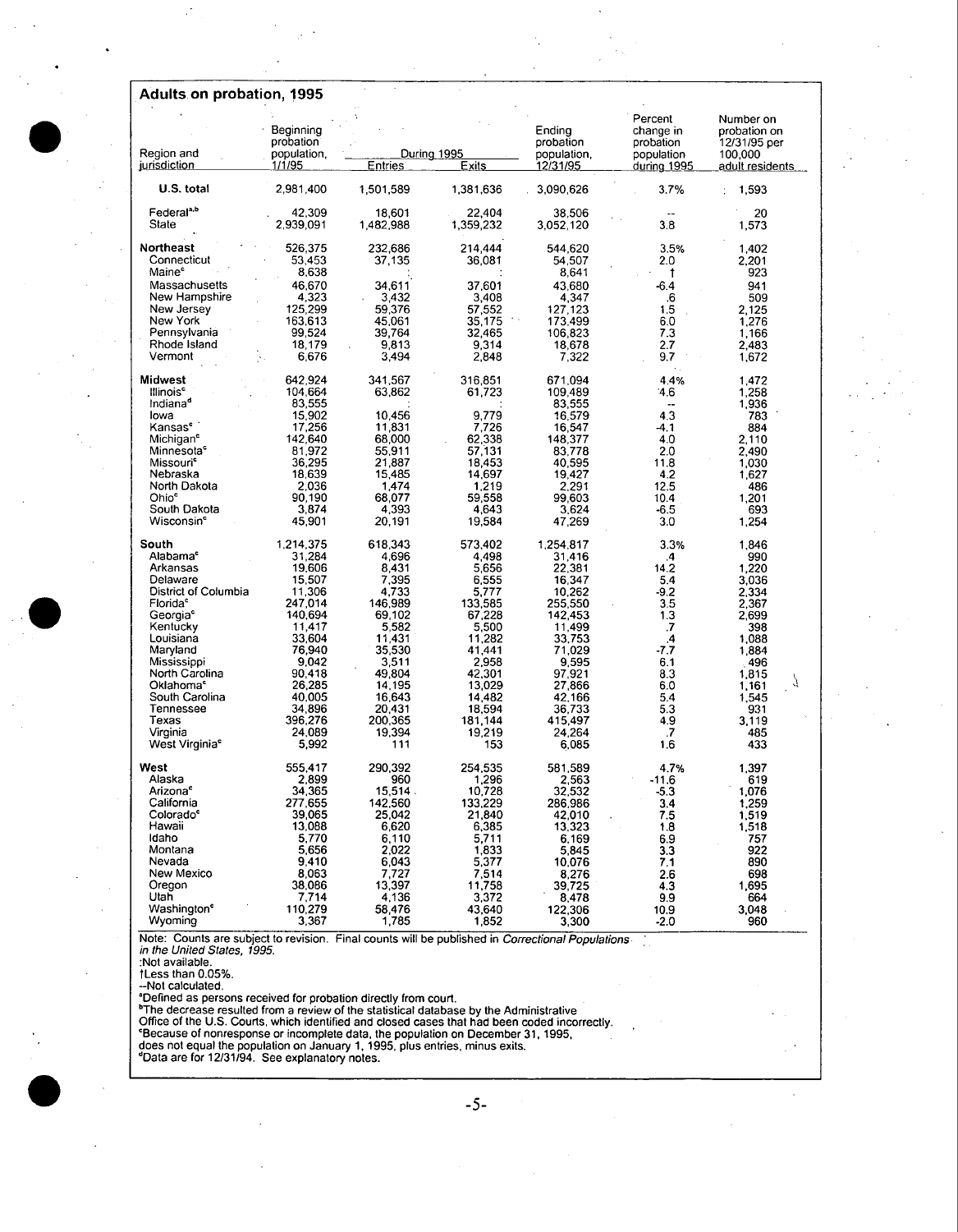| Adults on parole, 1995            |                                              |                   |                      |                                             |                                                              |                                                                      |
|-----------------------------------|----------------------------------------------|-------------------|----------------------|---------------------------------------------|--------------------------------------------------------------|----------------------------------------------------------------------|
| Region and<br>jurisdiction ·      | Beginning<br>parole<br>population,<br>1/1/95 | Entries           | During 1995<br>Exits | Ending<br>parole<br>population,<br>12/31/95 | Percent<br>change in<br>parole.<br>population<br>during 1995 | Number on<br>parole on<br>12/31/95 per<br>100,000<br>adult residents |
| U.S. total                        | .690,371                                     | 411.369           | 391,298              | 700,174                                     | 1.4%                                                         | 361                                                                  |
| Federal <sup>a,b,c</sup><br>State | 61,430<br>628,941                            | 29,491<br>381,878 | 22,552<br>368,746    | 59.136<br>641,038                           | 1.9                                                          | 30<br>330                                                            |
| Northeast                         | 173,882                                      | 77,451            | 67,082               | 184, 122                                    | 5.9%                                                         | 474                                                                  |
| Connecticut                       | 1,146                                        | 1,934             | 1,847                | 1.233                                       | 7.6                                                          | 50                                                                   |
| Maine <sup>c</sup>                | 40                                           | 1                 | 2                    | 41                                          | 2.5                                                          | 4                                                                    |
| <b>Massachusetts</b> <sup>e</sup> | 4.755                                        | 3,727             | 3,702                | 4,639                                       | $-2.4$                                                       | 100                                                                  |
| New Hampshire <sup>e</sup>        | 835                                          | 702               | 762                  | 785                                         | $-6.0$                                                       | 92                                                                   |
| New Jersey                        | 41,802                                       | 17.198            | 11.589               | 47,411                                      | 13.4                                                         | 793                                                                  |
| New York                          | $-53,832$                                    | 27,158            | 25,422               | 55,568                                      | 3.2                                                          | 409                                                                  |
| Pennsylvania                      | 70,355                                       | 25,814            | 22,935               | 73,234                                      | 4.1                                                          | 799                                                                  |
| Rhode Island                      | 525                                          | 597               | 529                  | 593                                         | 13.0                                                         | 79                                                                   |
| Vermont                           | 592                                          | 320               | 294                  | 618                                         | 4:4                                                          | 141                                                                  |
| Midwest                           | 82,478                                       | 62.155            | 56.698               | 87,364                                      | 5.9%                                                         | 192                                                                  |
| Illinois                          | 26,695                                       | 22,706            | 19,860               | 29,541                                      | 10.7                                                         | 339                                                                  |
| Indiana                           | 3.409                                        | 5.310             | 5.120                | 3.599                                       | 5.6                                                          | 83                                                                   |
| lowa                              | 3,696                                        | 1.665             | 1,826                | 3,535                                       | $-4.4$                                                       | 167                                                                  |
| Kansas                            | 6,291                                        | 3.741             | 3.938                | 6,094                                       | $-3.1$                                                       | 325                                                                  |
| Michigan                          | 12,846                                       | 9.078             | 8.062                | 13,862                                      | 7.9                                                          | 197                                                                  |
| Minnesota                         | 1,904                                        | 2.581             | 2,368                | 2.117                                       | 11.2                                                         | 63                                                                   |
| <b>Missouri<sup>e</sup></b>       | 12,592                                       | 5,352             | 5,278                | 13,023                                      | 3.4                                                          | 330                                                                  |
| Nebraska                          | 771                                          | 718               | 828                  | 661                                         | $-14.3$                                                      | 55                                                                   |
| North Dakota                      | 94                                           | 209               | 189                  | 114                                         | 21.3                                                         | 24                                                                   |
| Ohio                              | 6,453                                        | 5,332             | 5.203                | 6,582                                       | 2.0                                                          | 79                                                                   |
| South Dakota                      | 662                                          | 590               | 564                  | 688                                         | 3.9                                                          | 132                                                                  |
| <b>Wisconsin<sup>e</sup></b>      | 7,065                                        | 4,873             | 3,462                | 7,548                                       | 6.8                                                          | 200                                                                  |
| South                             | 253,731                                      | 101,722           | 111,741              | 243,309                                     | $-4.1%$                                                      | 358                                                                  |
| Alabama                           | 7,235                                        | 1,525             | 1,525                | 7,235                                       | 0                                                            | 228                                                                  |
| Arkansas .                        | 5,224                                        | 4,108             | 4,477                | 4.855                                       | $-7.1$                                                       | 265                                                                  |
| Delaware                          | 1.029                                        | 40                | 259                  | 810                                         | $-21.3$                                                      | 150                                                                  |
| District of Columbia              | 6,574                                        | 2.702             | 2.580                | 6,696                                       | 1.9                                                          | 1.523                                                                |
| Florida <sup>e</sup>              | 20,573                                       | 3,769             | 9,649                | 13,746                                      | $-33.2$                                                      | 127                                                                  |
| Georgia <sup>e</sup>              | 17,505                                       | 10.862            | 9,479                | 19.434                                      | 11.0                                                         | 368                                                                  |
| Kentucky                          | 4,380                                        | 3,256             | 3,379                | 4.257                                       | $-2.8$                                                       | 147                                                                  |
| Louisiana                         | 17,112                                       | 9,793             | 7,877                | 19.028                                      | 11.2                                                         | 613                                                                  |
| Maryland                          | 14,795                                       | 11,921            | 10,968               | 15748                                       | 6.4                                                          | 418                                                                  |
| <b>Mississippi<sup>e</sup></b>    | 1,519                                        | 840               | 847                  | 1,510                                       | - .6                                                         | 78                                                                   |
| North Carolina                    | 20,159                                       | 11,530            | 13,188               | 18,501                                      | -8.2                                                         | 343                                                                  |
| Oklahoma                          | 2.604                                        | 661               | 909                  | 2.356                                       | -9.5                                                         | 98                                                                   |
| South Carolina                    | 6,077                                        | 1,522             | 1.702                | 5.897                                       | $-3.0$                                                       | 216                                                                  |
| Tennessee                         | 9,353                                        | 3,357             | 3,859                | 8,851                                       | -5.4                                                         | 224                                                                  |
| Texas                             | 108,563                                      | 24,425            | 29,899               | 103,089                                     | -5.0                                                         | 774                                                                  |
| Virginia                          | 9,649                                        | 10,766            | 10,227               | 10.188                                      | 5.6                                                          | 204                                                                  |
| West Virginia                     | 1,380                                        | 645               | 917                  | 1,108                                       | -19.7                                                        | 79                                                                   |
| West                              | 118,850                                      | 140.550           | 133,225              | 126,243                                     | 6.2%                                                         | 303                                                                  |
| Alaska                            | 412                                          | 439               | 392                  | 459                                         | 11.4                                                         | $111^{\circ}$                                                        |
| Arizona                           | 4,351                                        | 5,693             | 5,935                | 4,109                                       | $-5.6$                                                       | 136                                                                  |
| California                        | 85,082                                       | 118,948           | 112,223              | 91,807                                      | 7.9                                                          | 403                                                                  |
| Colorado                          | 2,463                                        | 3,021             | 2,460                | 3,024                                       | 22.8                                                         | 109                                                                  |
| Hawaii                            | 1,650                                        | 668               | 629                  | 1,689                                       | 2.4                                                          | 192                                                                  |
| Idaho <sup>e</sup>                | 931                                          | 539               | 676                  | 862                                         | $-7.4$                                                       | 106                                                                  |
| Montana                           | 710                                          | 431               | 386                  | 755                                         | $6.3^\circ$                                                  | 119                                                                  |
| Nevada                            | 3,529                                        | 1,787             | 1,856                | 3.460                                       | -2.0                                                         | 306                                                                  |
| <b>New Mexico</b>                 | 1,078                                        | 815               | 775                  | 1,118                                       | 3.7                                                          | 94                                                                   |
| Oregon                            | 14,264                                       | 6,160             | 5,405                | 15,019                                      | 5.3                                                          | 641                                                                  |
| Utah                              | 2,417                                        | 1,818             | 1,504                | 2,731                                       | 13.0                                                         | 214                                                                  |
| Washington                        | 1,650                                        | 75                | 850                  | 875                                         | -47.0                                                        | 22                                                                   |
| Wyoming                           | 313                                          | 156               | 134                  | 335                                         | 7.0                                                          | 97                                                                   |

Note: Counts are subject to revision. Final counts will be published in Correctional<br>Populations in the United States, 1995.<br>--Not calculated.<br>"Defined as persons received for probation supervision upon release from prison

incorrectly.

=Because of nonresponse or incomplete data, the population on December 31, 1996, does not equal the population on January 1, 1995, plus entries, minus exits.



 $\bar{\mathcal{A}}$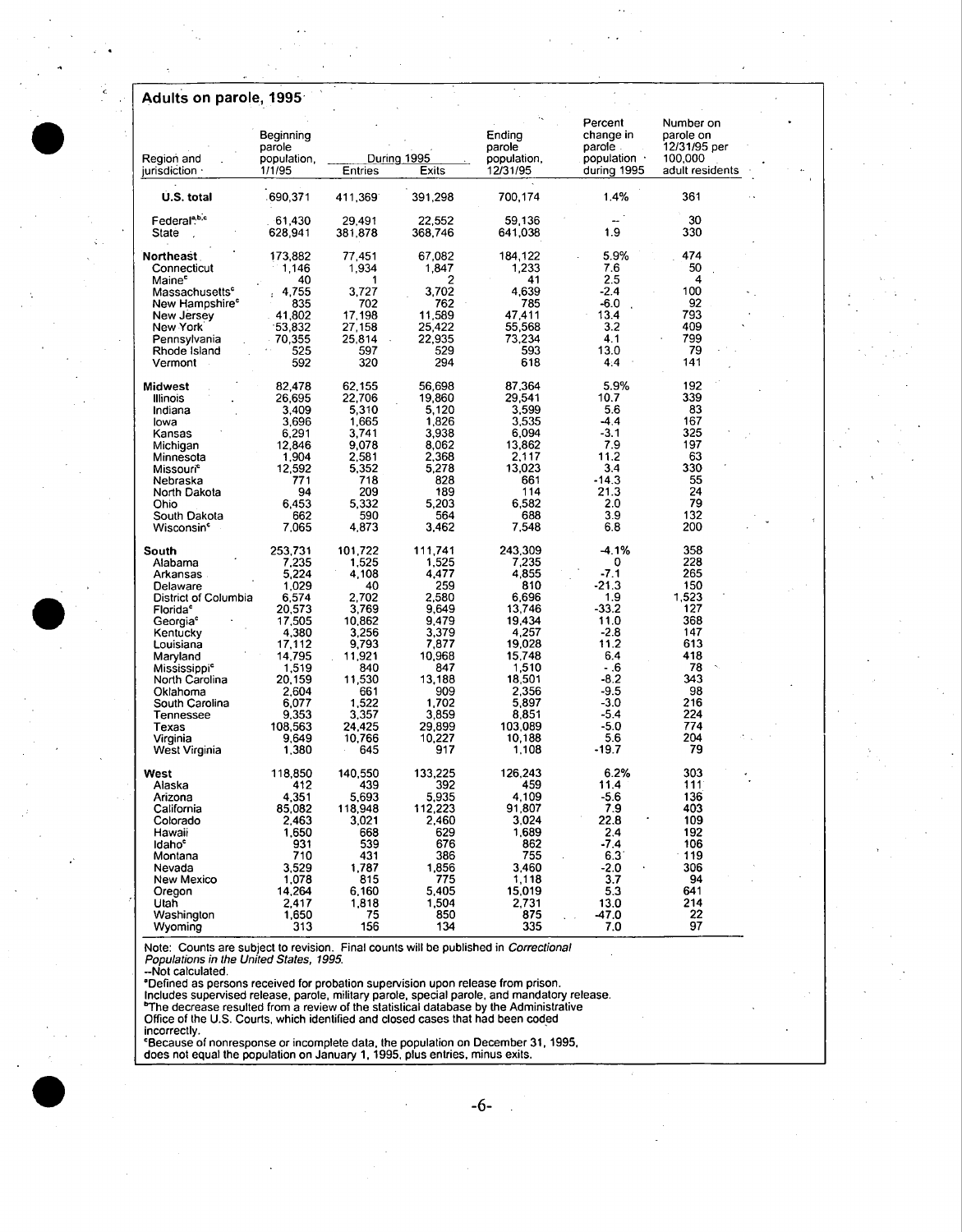## **Number of adults under community supervision or incarcerated, 1980-95**

|                   | Total<br>estimated<br>correctional |           | Community supervision- |                           | Percent of U.S.             |  |
|-------------------|------------------------------------|-----------|------------------------|---------------------------|-----------------------------|--|
| Year              | population                         | Probation | Parole                 | Incarcerated <sup>a</sup> | adults under<br>supervision |  |
| 1980              | 1,840,400                          | 1,118,097 | 220,438                | 501,886                   | 1.1%                        |  |
| 1985              | 3,011,500                          | 1,968.712 | 300,203                | 742,579                   | $1.7\%$                     |  |
| 1990              | 4 348 000                          | 2.670.234 | 531,407                | 1,146,401                 | 2.3%                        |  |
| 1991              | 4.535,600                          | 2,728,472 | 590,442                | 1,216,664                 | 2.4                         |  |
| 1992              | 4 762,600                          | 2.811.611 | 658,601                | 1,292,347                 | $2.5\,$                     |  |
| 1993              | 4.944.000                          | 2.903.061 | 676.100                | 1.364.881                 | 2.6                         |  |
| 1994              | 5,147,100                          | 2.981.400 | 690.371                | 1,475,329                 | 2.7                         |  |
| 1995 <sup>b</sup> | 5.357.800                          | 3.090.626 | 700.174                | 1.567.000                 | 2.8.                        |  |
| Percent change,   |                                    |           |                        |                           |                             |  |
| 1994-951          | 4%                                 | 4%        | 1%                     | 6%                        |                             |  |
| 1980-95           | 191.                               | 176       | 218                    | 212                       |                             |  |
| Annual average    |                                    |           |                        |                           |                             |  |
| change,           |                                    |           |                        |                           |                             |  |
| 1990-95           | 4%                                 | 3%        | 6%                     | 6%                        |                             |  |
| 1980-95           |                                    |           | 8                      | 8                         |                             |  |

Note: Counts for probation, prison, and parole are for December 31 of each year. Jail counts are for June 30. Because some persons may have multiple statuses, the sum of the number of persons incarcerated or under communit

# **Community corrections among the States, yearend 1995**

| 10 States with<br>the largest 1995<br>community<br>correction<br>populations                                                                                | Number<br>supervised | 10 States<br>with the largest<br>percent increase | Percent<br>increase | 10 States<br>with the highest<br>rates of super-<br>vision, 1995 | Persons<br>supervised<br>per 100.000<br>adult U.S.<br>residents* | 10 States<br>with the lowest<br>rates of super-<br>vision, 1995 | Persons<br>supervised<br>per 100.000<br>adult U.S.<br>residents* |
|-------------------------------------------------------------------------------------------------------------------------------------------------------------|----------------------|---------------------------------------------------|---------------------|------------------------------------------------------------------|------------------------------------------------------------------|-----------------------------------------------------------------|------------------------------------------------------------------|
| <b>Probation:</b>                                                                                                                                           |                      |                                                   |                     |                                                                  |                                                                  |                                                                 |                                                                  |
| Texas                                                                                                                                                       | 415.497              | Arkansas                                          | 14.2%               | Texas                                                            | 3.119                                                            | Kentucky                                                        | 398                                                              |
| California                                                                                                                                                  | 286.986              | North Dakota                                      | 12.5                | Washington                                                       | 3,048                                                            | West Virginia                                                   | 433                                                              |
| Florida                                                                                                                                                     | 255.550              | Missouri                                          | 11.8                | Delaware                                                         | 3.036                                                            | Virginia                                                        | 485                                                              |
| New York                                                                                                                                                    | 173.499              | Washington                                        | 10.9                | Georgia                                                          | 2.699                                                            | North Dakota                                                    | 486                                                              |
| Michigan                                                                                                                                                    | 148.337              | Ohio                                              | 104                 | Minnesota                                                        | 2.490                                                            | Mississippi                                                     | -496                                                             |
| Georgia                                                                                                                                                     | 142.453              | Utah                                              | 9.9                 | Rhode Island                                                     | 2.483                                                            | New Hampshire                                                   | 509                                                              |
| New Jersey                                                                                                                                                  | 127,123              | Vermont                                           | 9.7                 | Florida                                                          | 2,367                                                            | Alaska                                                          | 619                                                              |
| Washington                                                                                                                                                  | 122,306              | North Carolina                                    | 8.3                 | Connecticut                                                      | 2,201                                                            | Utah                                                            | 664                                                              |
| Illinois                                                                                                                                                    | 109.489              | Colorado                                          | 7.5                 | New Jersey                                                       | 2,125                                                            | South Dakota                                                    | 693                                                              |
| Pennsylvania                                                                                                                                                | 106,823              | Pennsylvania                                      | 7.3                 | Michigan                                                         | 2.110                                                            | New Mexico                                                      | 698                                                              |
| Parole:                                                                                                                                                     |                      |                                                   |                     |                                                                  |                                                                  |                                                                 |                                                                  |
| Texas                                                                                                                                                       | 103.089              | Colorado                                          | 22.8%               | Pennsylvania                                                     | 799.                                                             | Maine                                                           | 4                                                                |
| California                                                                                                                                                  | 91.807               | North Dakota                                      | 21.3                | New Jersey                                                       | 793                                                              | Washington                                                      | 22                                                               |
| Pennsylvania                                                                                                                                                | 73,234               | New Jersey                                        | 13.4                | Texas                                                            | 774                                                              | North Dakota                                                    | 24                                                               |
| New York                                                                                                                                                    | 55.568               | Rhode Island                                      | 13.0                | Oregon                                                           | 641                                                              | Connecticut                                                     | 50                                                               |
| New Jersey                                                                                                                                                  | 47.411               | Utah                                              | 13.0                | Louisiana                                                        | 613                                                              | Nebraska                                                        | 55                                                               |
| <b>Illinois</b>                                                                                                                                             | 29,541               | Alaska                                            | 11.4                | Maryland                                                         | 418                                                              | Minnesota                                                       | 63                                                               |
| Georgia                                                                                                                                                     | 19,434               | Louisiana                                         | 11.2                | New York                                                         | 409                                                              | Mississippi                                                     | 78                                                               |
| Louisiana                                                                                                                                                   | 19,028               | Minnesota                                         | 11.2                | California                                                       | 403                                                              | West Virginia                                                   | 79                                                               |
| North Carolina                                                                                                                                              | 18,501               | Georgia                                           | 11.0                | Georgia                                                          | 368                                                              | Ohio                                                            | 79                                                               |
| Maryland                                                                                                                                                    | 15,748               | Illinois                                          | 10.7                | North Carolina                                                   | 343                                                              | Rhode Island                                                    | 79                                                               |
| Note: The District of Columbia as a wholly urban jurisdiction is excluded.<br>*Rates are computed using the U.S. adult resident population on July 1, 1995. |                      |                                                   |                     |                                                                  |                                                                  |                                                                 |                                                                  |

**.?-**